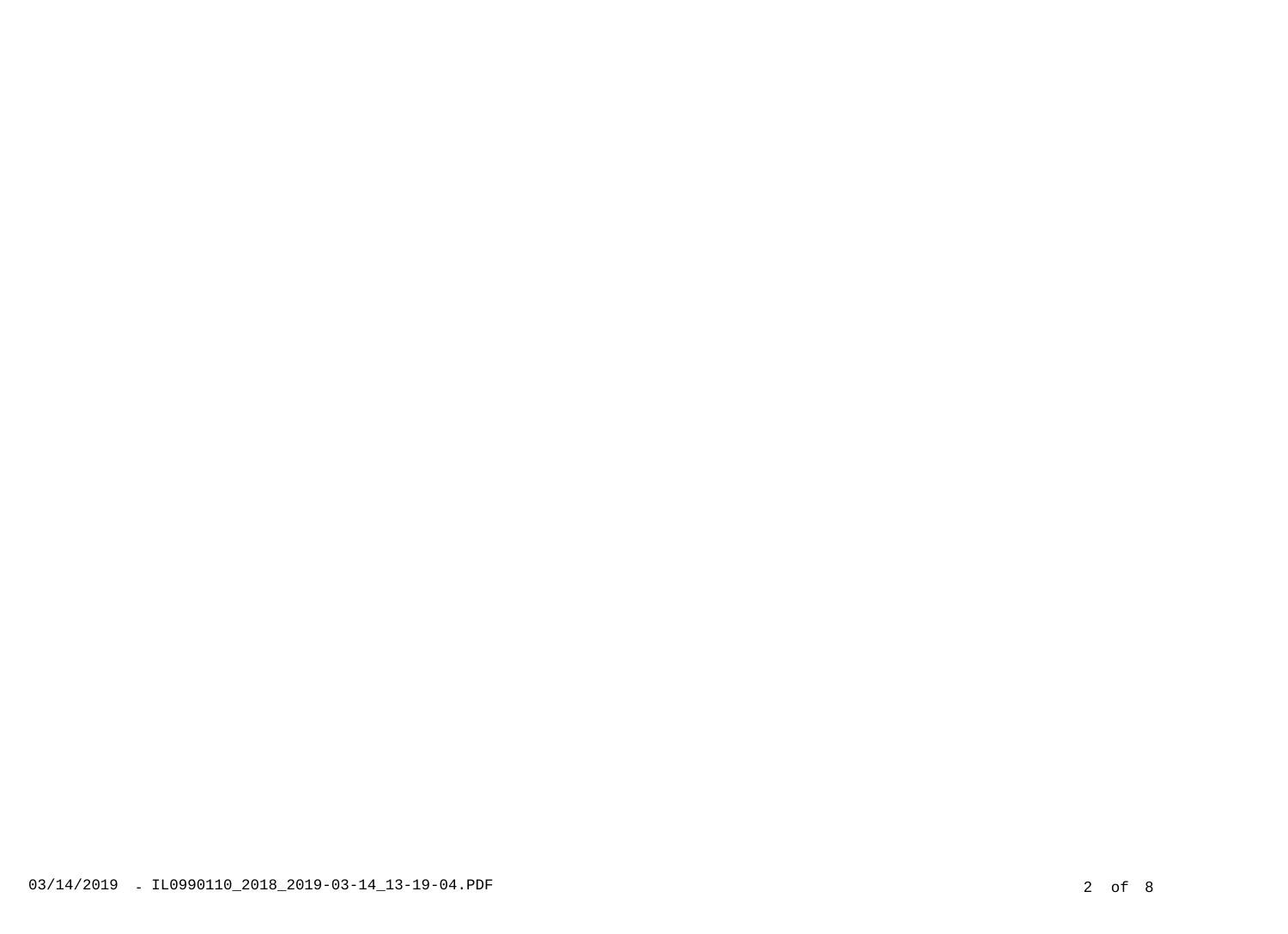|                   |               | $A$ other              | 2651 |
|-------------------|---------------|------------------------|------|
| Source Water Name | Type of Water | Report Status Location |      |

WELL 6 (01167)

Active

 $G_{\mathbb{G}_N}$  and  $G_{\mathbb{G}_N}$  and  $\mathbb{A}$  and  $\mathbb{A}$  and  $\mathbb{A}$  and  $\mathbb{A}$  and  $\mathbb{A}$  and  $\mathbb{A}$  and  $\mathbb{A}$  and  $\mathbb{A}$  and  $\mathbb{A}$  and  $\mathbb{A}$  and  $\mathbb{A}$  and  $\mathbb{A}$  and  $\mathbb{A}$  and  $\mathbb{A}$  and  $\mathbb{$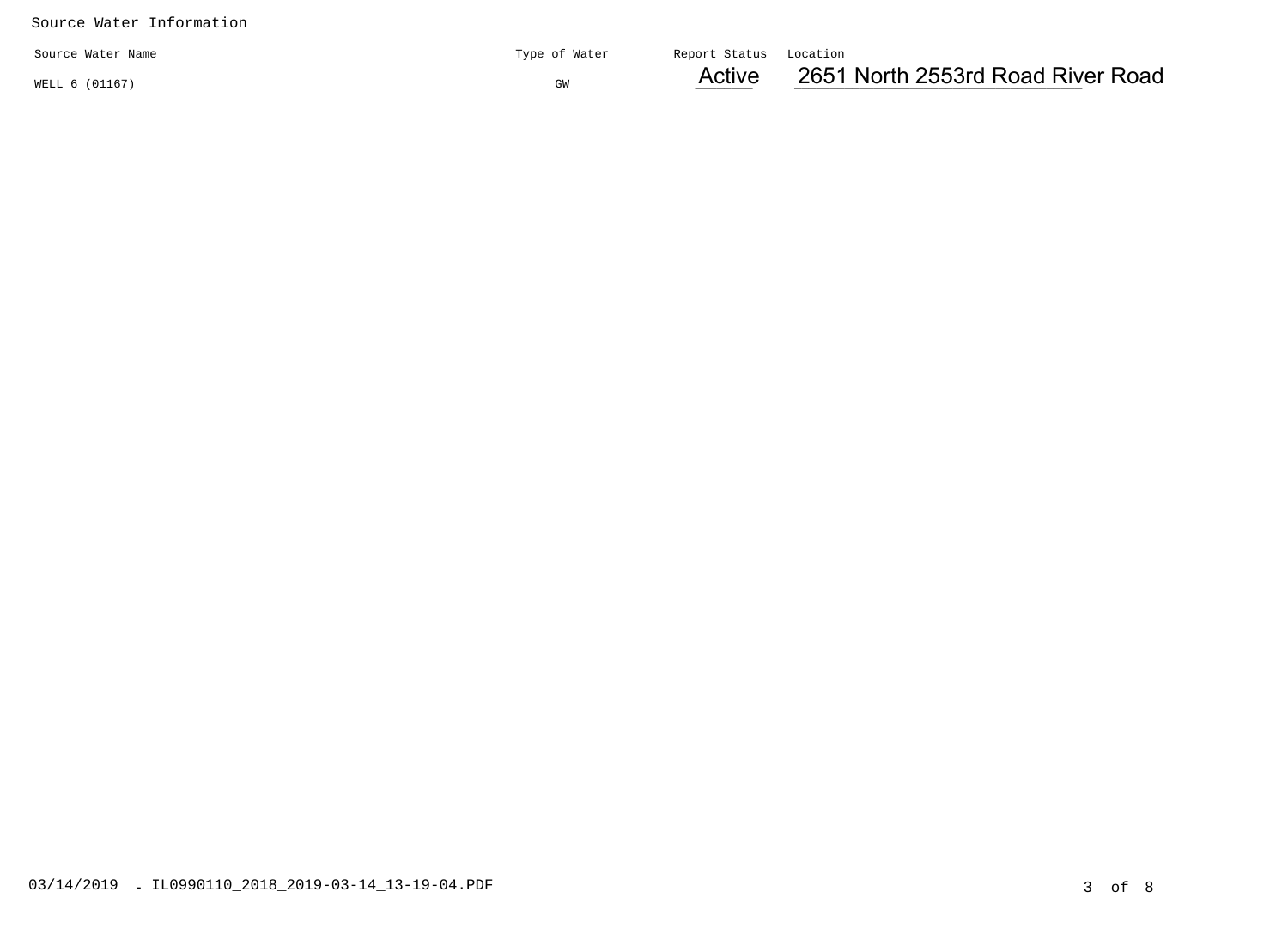#### Source Water Assessment

We want our valued customers to be informed about their water quality. If you would like to learn more, please feel welcome to attend any of our regularly scheduled meetings. The source water assessment for our supply has been completed by the Illinois EPA. If you would like a copy of this information, please stopby City Hall or call our water operator at  $815\text{--}795\text{--}4000$  . To view a summary version of the completed Source Water Assessments, including: Importance of Source Water; Susceptibility to Contamination Determination; and documentation/recommendation of Source Water Protection Efforts, you may access the Illinois EPAwebsite at http://www.epa.state.il.us/cgi-bin/wp/swap-fact-sheets.pl.

Source of Water: MARSEILLES SOUTHBased on information obtained in a Well Site Survey conducted in 2003 by the Illinois Rural Water Association for the Illinois EPA, there are no potential sources within 1,500 feet of the well.The Illinois EPA has determined that the Marseilles South Water System Community Water Supply's source water is not susceptible to contamination. This determination is based on a number of criteria including; monitoring conducted at thewells; monitoring conducted at the entry point to the distribution system; and available hydro geologic data on the well.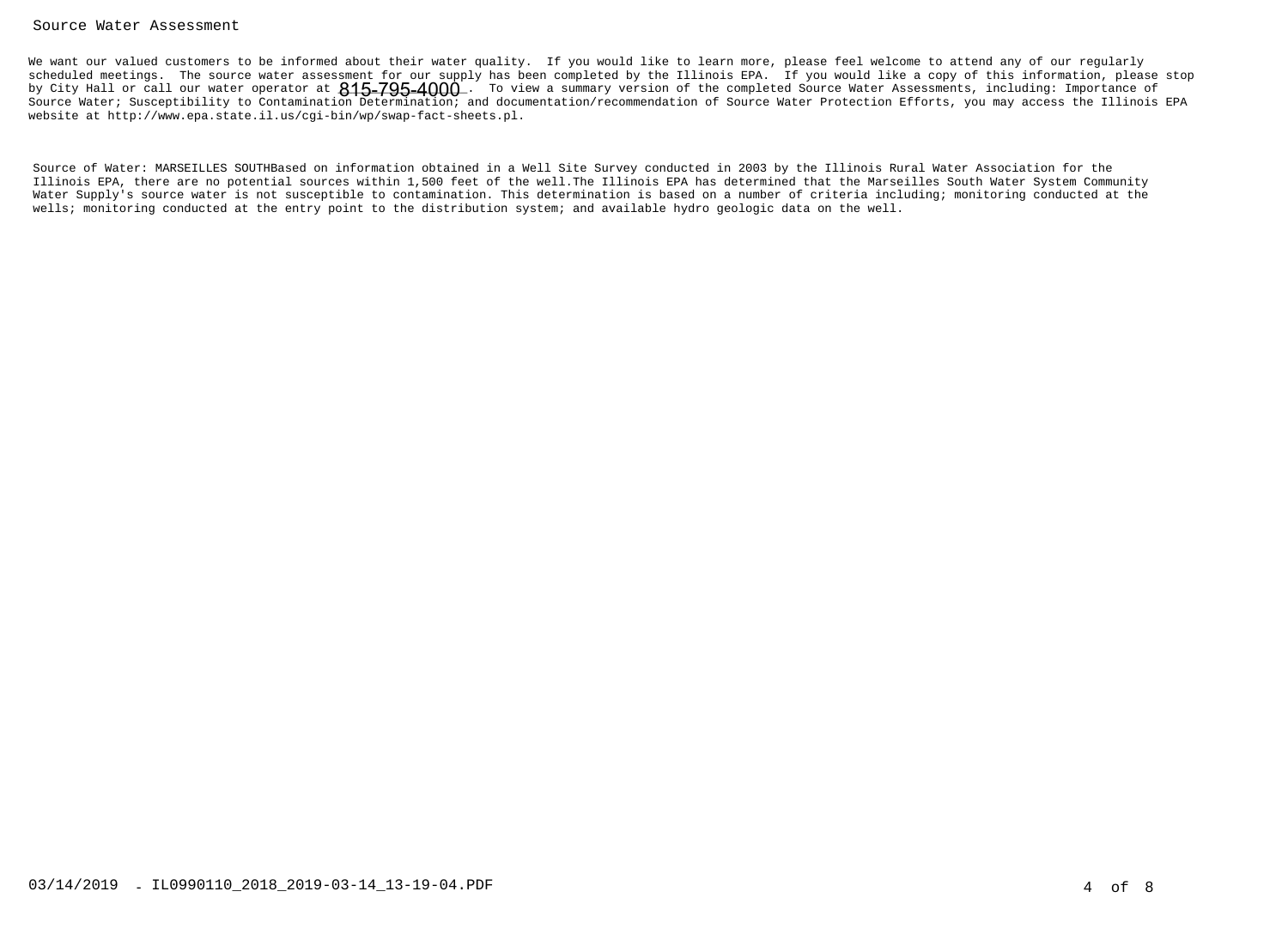#### **2018Regulated Contaminants Detected**

### **Lead and Copper**

Definitions:

 Action Level Goal (ALG): The level of a contaminant in drinking water below which there is no known or expected risk to health. ALGs allow for a margin ofsafety.

Action Level: The concentration of a contaminant which, if exceeded, triggers treatment or other requirements which a water system must follow.

| Lead and Copper | Date Sampled | MCLG | Action Level<br>(AL) | 90th<br>Percentile | # Sites Over<br>AL | Units | Violation | Likely Source of Contamination                                                                                |
|-----------------|--------------|------|----------------------|--------------------|--------------------|-------|-----------|---------------------------------------------------------------------------------------------------------------|
| Copper          | 2018         |      |                      | 0.745              |                    | ppm   |           | Erosion of natural deposits; Leaching from<br>wood preservatives; Corrosion of household<br>plumbing systems. |

#### **Water Quality Test Results**

| Definitions:                                          | The following tables contain scientific terms and measures, some of which may require explanation.                                                                                                                                                                         |
|-------------------------------------------------------|----------------------------------------------------------------------------------------------------------------------------------------------------------------------------------------------------------------------------------------------------------------------------|
| Avq:                                                  | Requiatory compliance with some MCLs are based on running annual average of monthly samples.                                                                                                                                                                               |
| Level 1 Assessment:                                   | A Level 1 assessment is a study of the water system to identify potential problems and determine (if possible) why<br>total coliform bacteria have been found in our water system.                                                                                         |
| Level 2 Assessment:                                   | A Level 2 assessment is a very detailed study of the water system to identify potential problems and determine (if<br>possible) why an E. coli MCL violation has occurred and/or why total coliform bacteria have been found in our water<br>system on multiple occasions. |
| Maximum Contaminant Level or MCL:                     | The highest level of a contaminant that is allowed in drinking water. MCLs are set as close to the MCLGs as feasible<br>using the best available treatment technology.                                                                                                     |
|                                                       | Maximum Contaminant Level Goal or MCLG: The level of a contaminant in drinking water below which there is no known or expected risk to health. MCLGs allow<br>for a margin of safety.                                                                                      |
| Maximum residual disinfectant level or<br>MRDL:       | The highest level of a disinfectant allowed in drinking water. There is convincing evidence that addition of a<br>disinfectant is necessary for control of microbial contaminants.                                                                                         |
| Maximum residual disinfectant level<br>goal or MRDLG: | The level of a drinking water disinfectant below which there is no known or expected risk to health. MRDLGs do not<br>reflect the benefits of the use of disinfectants to control microbial contaminants.                                                                  |
| na:                                                   | not applicable.                                                                                                                                                                                                                                                            |
| $m$ rem:                                              | millirems per year (a measure of radiation absorbed by the body)                                                                                                                                                                                                           |
| $ppb$ :                                               | micrograms per liter or parts per billion - or one ounce in 7,350,000 gallons of water.                                                                                                                                                                                    |
| ppm:                                                  | milligrams per liter or parts per million - or one ounce in 7,350 gallons of water.                                                                                                                                                                                        |
| Treatment Technique or TT:                            | A required process intended to reduce the level of a contaminant in drinking water.                                                                                                                                                                                        |